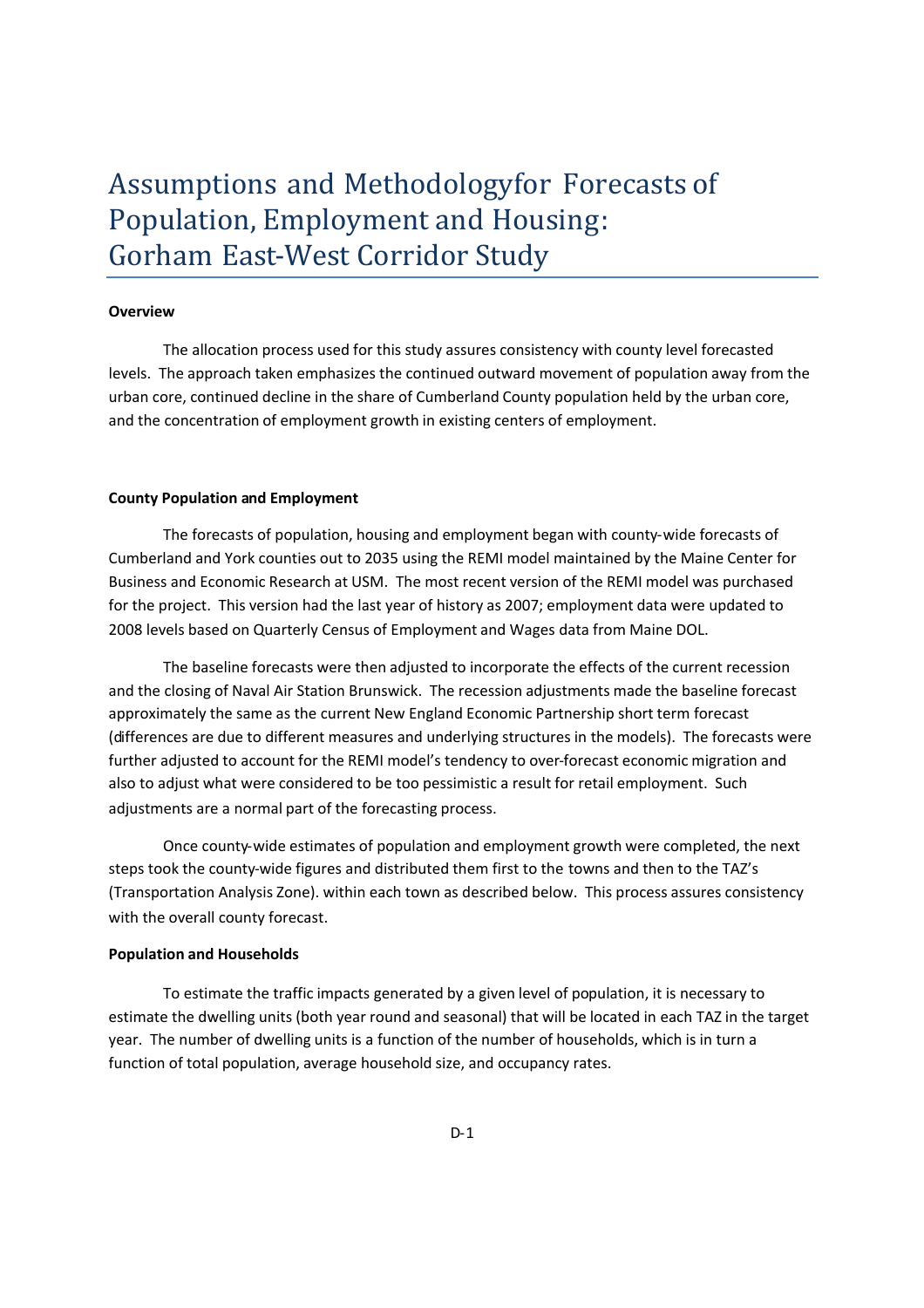To get to total population in a town, a two-stage process was used in which population is first allocated to zones in each county and then to each town. Cumberland County was divided into three zones:

- Zone 1: the core cities comprising Portland, South Portland, Westbrook, and Brunswick (which is a core city within its own sub-region).
- Zone 2: The inner suburbs of Cape Elizabeth, Scarborough, Gorham, Windham, Falmouth, Yarmouth, Cumberland, and Freeport.
- Zone 3: The outer suburbs, comprising all other communities in Cumberland County.

York County was also divided into three zones based on proximity to the study area:

- Zone 1: the nearest towns to the study area comprising Buxton and Hollis.
- Zone 2: the middle zone comprising Biddeford, Dayton, Limington, Old Orchard Beach, and Saco.
- Zone 3: All other York County towns

Each zone's share of the county was determined based on the zone's projected share of county population in 2035. The projected share was estimated by taking the change in the zone's share between 1990 and 2008 and projecting that rate of change forward as a compound interest rate to 2035. The projected shares were then normalized to equal 100%. See Note 1.

Within a zone, each town's population was estimated by projecting that town's share of the zone based on 1990-2008 in the same manner as the zone's share of the county was projected.

Once a total population for 2035 for each town was estimated, total households were estimated by first subtracting the group quarters (this is group or transient housing such as military barracks or college dormitories) population for each town (assumed to be the same as in 2000, the last time this measurement was taken) and thus deriving "population in households". This population in households was then divided by a projection of average household size for Cumberland County and larger municipalities, from the Census's American Community Survey.<sup>1</sup> This yielded a projection of households by municipality. Households were then adjusted for occupancy rates, again from the 2000 Census, to get total dwelling units, both year-round and seasonal. See Note 2.

Dwelling units were allocated to each TAZ based on that TAZ's estimated 2009 share of total dwelling units in the town. See Note 3. These 2009 estimates of dwelling units by TAZ were provided by Kevin Hooper. Again judgment was applied to keep certain TAZ's, particularly in shoreline areas, from developing beyond reasonable limits.

 $^{1}$  It was assumed that average household size in Portland is leveling off at 2.10 and for other more urban communities at 2.15. For other communities, the data implied that average household size has continued to fall since 2000, and while it was assumed that this decline would level off through the projection period, the total decline was pegged at 10% below each municipality's 2000 Census level.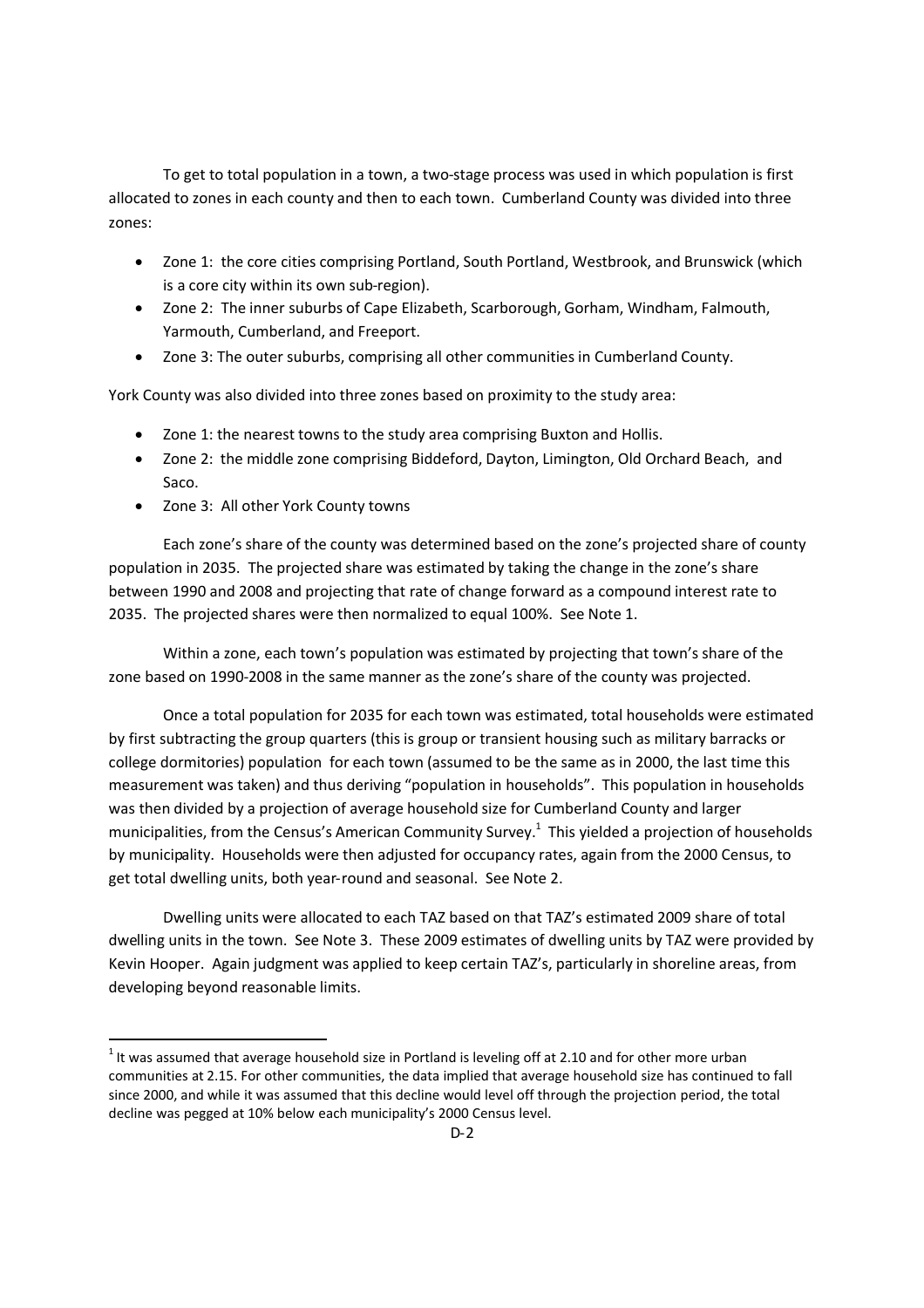## **Employment**

The REMI estimates of employment were grouped into the four sectors used in the transportation model (retail, services, manufacturing, all other). Employment in each sector was then allocated to each zone, town, and TAZ based on each geography's 2008 share of employment in these sectors as estimated by Kevin Hooper from the 2008 Quarterly Census of Employment establishment level data. However, no change in share for the towns was estimated because historic data on the distribution of employment were not available. Thus each TAZ's share of employment in 2035 is the same as in 2008 (though employment levels are obviously higher). See Note 4.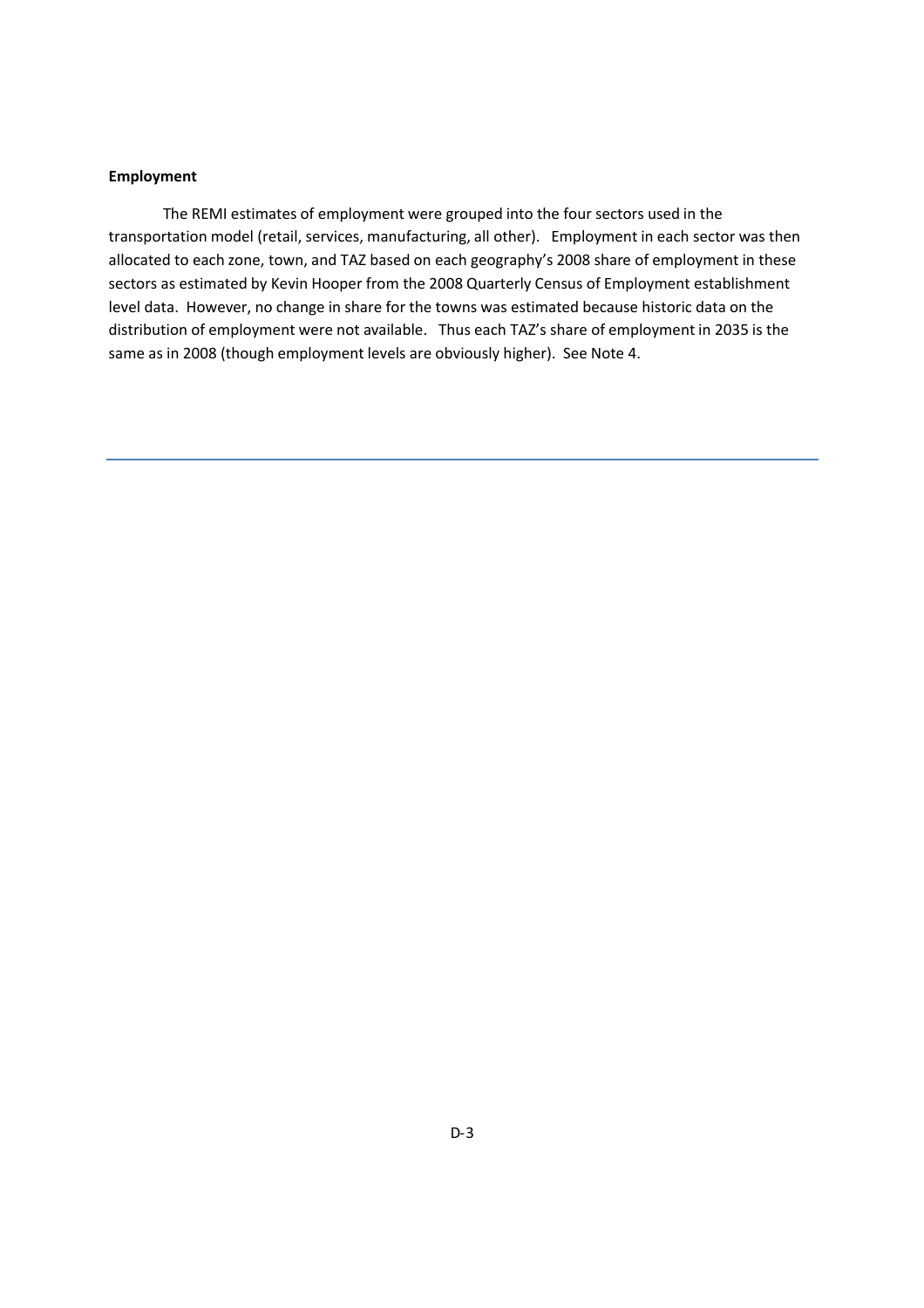## **Note 1:**

Estimate the share of population in a zone within a county in 2035 and the population in a town in 2035:

$$
S_E^{35} = \frac{P_Z^{35}}{P_e^{35}} \quad (\text{Eq 1})
$$

Where:

 $S_{\overline{g}}^{35}$  = The share of population in county c in zone z in 2035

 $P_{\rm g}^{35}$  = Population of zone z in 2035

 $P_c^{35}$  = Population of county c in 2035

$$
S_{\scriptscriptstyle{E}}^{08}=\frac{P_{\scriptscriptstyle{E}}^{08}}{P_{\scriptscriptstyle{E}}^{08}}\quad\text{(Eq 2)}
$$

Where:

 $S_{\overline{z}}^{\text{DB}}$  = The share of population in county c in zone z at in 2008

 $P_{\rm g}^{\rm DB}$  = Population of zone z in 2008

 $P_0^{\text{OB}}$  = Population of county c at time t

$$
S_Z^{90} = \frac{P_Z^{90}}{P_Z^{90}} \quad (\text{Eq 3})
$$

Where:

 $S_{\overline{g}}^{\overline{g}0}$  = The share of population in county c in zone z in 1990

 $P_{\rm g}^{\overline{90}}$  = Population of zone z in 1990

 $P_c^{90}$  = Population of county c in 1990

Estimate Zone Share of County:

$$
P_g^{3S} = \left( S_g^{0S} * \left( 1 + \left( \frac{S_g^{0S} \left( \frac{\hat{\alpha}}{n} - 1 \right)}{S_g^{0O}} \right) \right) \right) * P_g^{3S} \text{ (Eq 4)}
$$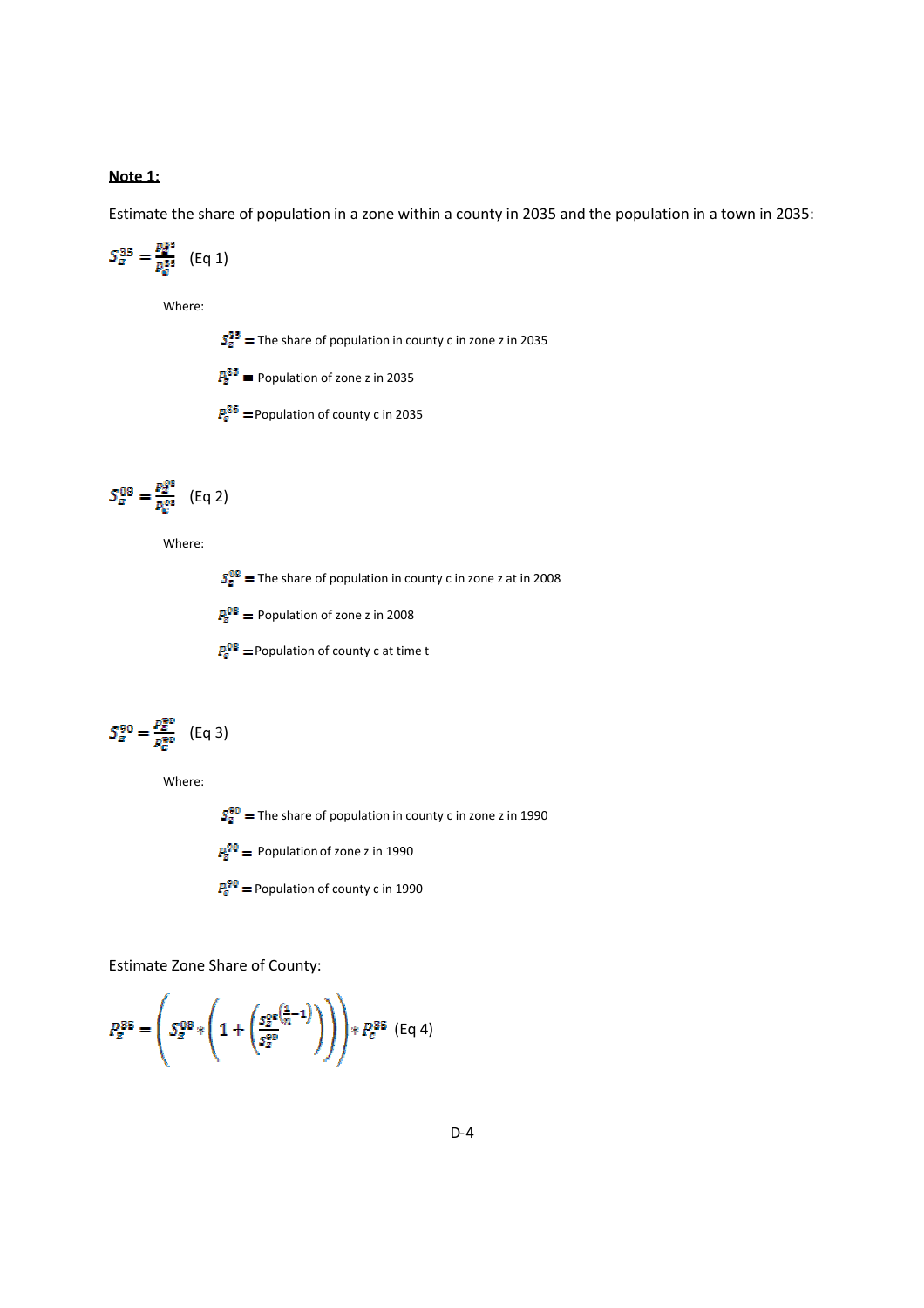Estimate Town Share of Zone

$$
P_{\rm c}^{\rm 35} = \left( S_{\rm c}^{\rm 08} * \left( 1 + \left( \frac{S_{\rm c}^{\rm pe} \left( \frac{\hat{a}}{n_{\rm r}} - 1 \right)}{S_{\rm c}^{\rm pe}} \right) \right) \right) * P_{\rm g}^{\rm 35} \quad \text{(Eq 5)}
$$

Where: n= number of years 1990-2008

## **Note 2:**

Estimate dwelling units in a town and in a TZ

$$
D_{c}^{35} = \frac{(P_{c}^{34} - G_{c}^{99})_{*H_{c}}}{R_{c}^{99}} \quad (\text{Eq 6})
$$

Where:

 $D_{\rm E}^{35}$  =Dwelling units in town t in 2035

 $G_{\text{E}}^{\text{QQ}}$  = Group quarters in town t in 2000

 $H<sub>E</sub>$  = Estimate of average household size in 2035 in town t

 $R_{\rm E}^{00}$  = Average occupancy rate in 2000

# **Note 3:**

Estimate the dwelling units in a TAZ in 2035

$$
D_{\varepsilon}^{\text{35}} = D_{\varepsilon}^{\text{35}} \left( \frac{D_{\varepsilon}^{\text{99}}}{D_{\varepsilon}^{\text{99}}} \right) \text{ (Eq 7)}
$$

Where:

 $D_{z}^{\bar{z}}$  = Dwelling units in TAZ z at time t

## **Note 4:**

Estimate employment in a county zone, town, and TAZ

 $SE_{\sigma z}^{08}=\frac{E_{\sigma z}^{08}}{E_{\sigma}^{08}}$  (Eq 8)